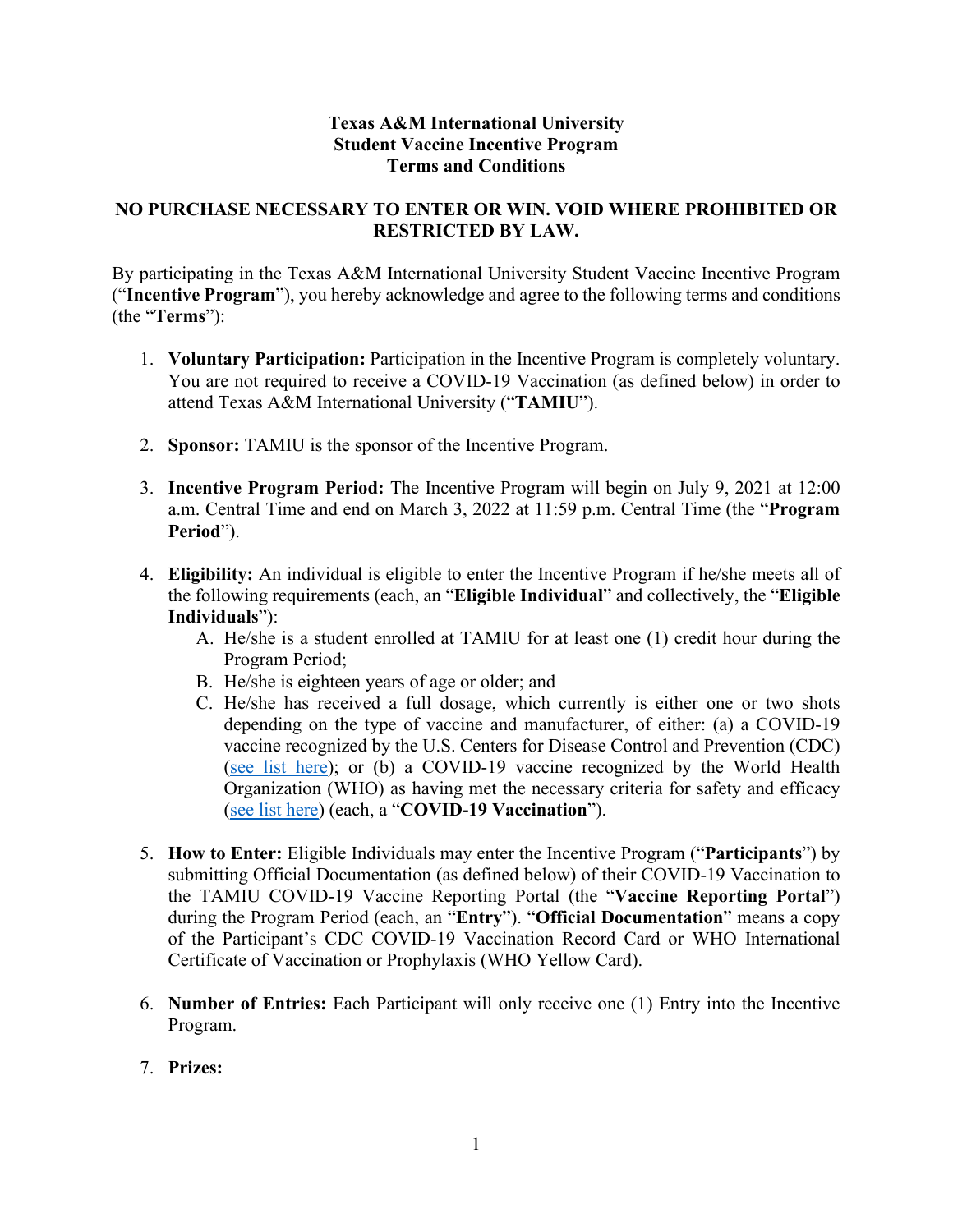- A. The prizes for the Incentive Program consist of the following (each, a "**Prize**" and collectively, the "**Prizes**"):
	- Three (3) prizes equivalent to the Winner's tuition and fees for the Fall 2021 or Spring 2022 semester (each, a "**Grand Prize**" and collectively, the "**Grand Prizes**"); and
	- Five  $(5)$  \$100 Dusty Dollar cards, fifteen  $(15)$  \$60 HEB gift cards, twentythree (23) \$40 Wal-Mart gift cards, and twenty (20) \$20 Starbucks gift cards (each, a "**Gift Card**" and collectively, the "**Gift Cards**").
- B. Each Participant can only win one (1) Gift Card and (1) Grand Prize.
- C. Winners (as defined below) may not convert the Prizes to cash or to any other thing of value.
- D. The Grand Prize will be applied to the Winner's student account at TAMIU to cover the Winner's tuition and fees at TAMIU for the Fall 2021 or Spring 2022 semester based on the semester during which the drawing takes place.
- E. In the event that the value of the Grand Prize exceeds the amount owed by the Winner to TAMIU, the Winner will receive a refund in the amount of such excess.

## 8. **Winners:**

- A. Winners will be selected from among the Participants (each, a "**Winner**" and collectively, the "**Winners**") in random drawings conducted by TAMIU during the Program Period.
- B. TAMIU will notify each Winner by contacting them at the email address provided by the Winner on their entry form.
- C. Winners must acknowledge acceptance of the Prize in writing and may be asked to provide proof of identification or other documentation to TAMIU. Failure to do so within ten (10) days of the Winner being contacted by TAMIU will result in the Winner's forfeiture of the Prize, and TAMIU will randomly draw another Winner to receive the Prize from among the remaining Participants.
- D. The Grand Prize may impact any financial aid that the Winner receives (such as university scholarships, grants, and/or federal financial aid). Winners understand that they should consult with the TAMIU Financial Aid Office prior to accepting the Grand Prize to assess the impact the Grand Prize may have on any of the Winner's existing financial award packages.
- E. A Winner may refuse to accept the Prize, in which case that Prize will be awarded to another Winner randomly drawn from among the remaining Participants.
- 9. **Taxes:** The Prizes may be taxable, and Winners are responsible for payment of any taxes or fees associated with the Prizes.
- 10. **Privacy:** TAMIU will maintain the confidentiality of your Official Documentation in accordance with applicable privacy laws. Participants authorize TAMIU to verify their identity and the accuracy of their Official Documentation with the Texas Immunization Registry database or another official database if vaccinated outside of Texas.